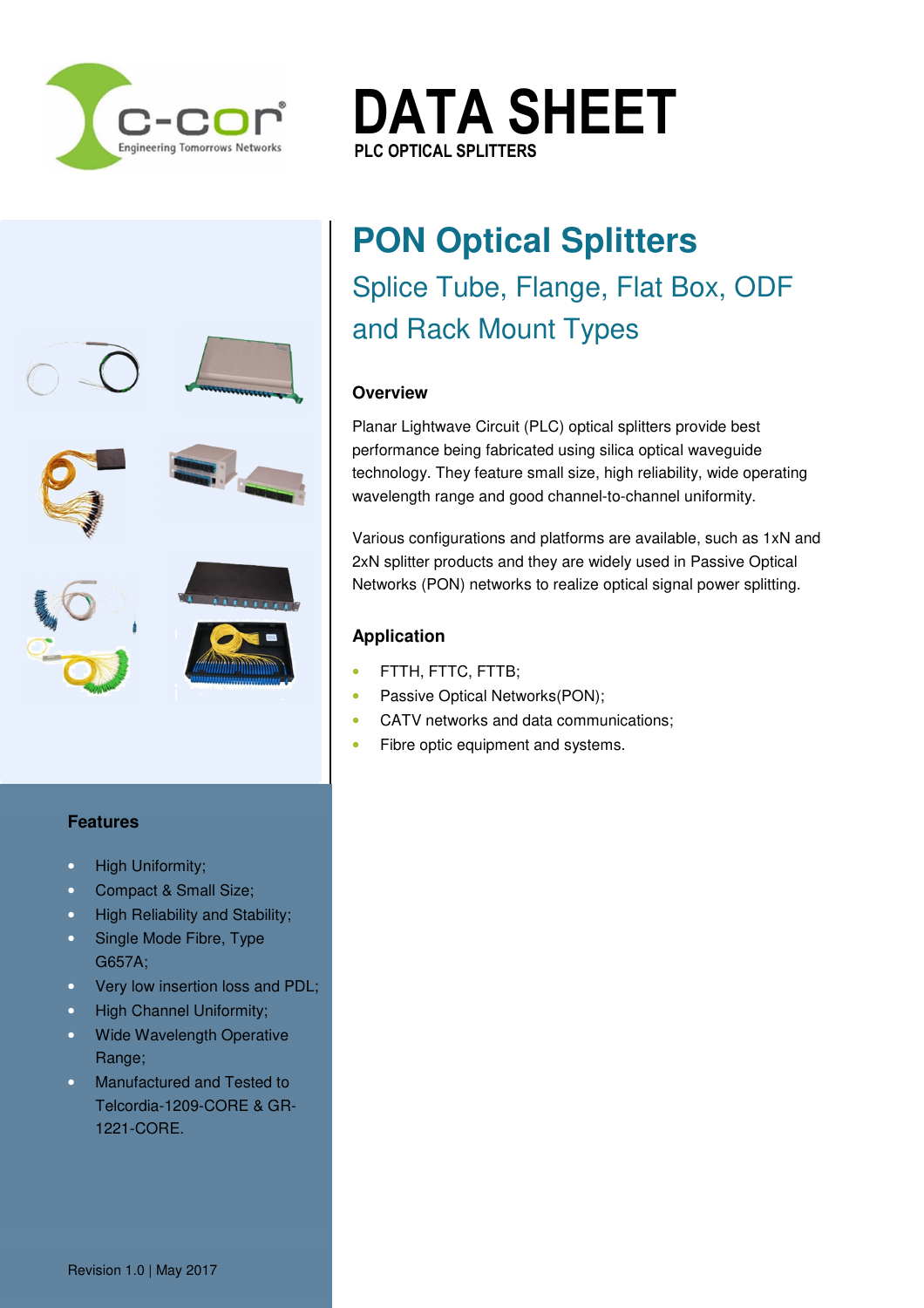



2 Anzed Court Mulgrave VIC 3170 Australia

T. +61 3 8542 0600 F. +61 3 8542 0629 E. sales@c-cor.com.au www.c-cor.com.au

Regional Representation Pakistan / Korea E: sales@c-cor.com.au

@C-COR Broadband 2017 Issued. May 2017

Due to ongoing product development, technical specifications are subject to change without notice

# **Common Performance Specifications**

| Item                            | <b>Description</b> |         |            |            |            |        |            |        |             |            |
|---------------------------------|--------------------|---------|------------|------------|------------|--------|------------|--------|-------------|------------|
| Wavelength (nm)                 | 1260-1650          |         |            |            |            |        |            |        |             |            |
| Configuration                   | 1x4                | 1x8     | 1x16       | 1x32       | 1x64       | 2x4    | 2x8        | 2x16   | 2x32        | 2x64       |
| <b>Insertion Loss (dB)*</b>     | ≤7.6               | $≤10.5$ | $≤13.8$    | $≤17.1$    | $≤20.4$    | $≤7.5$ | $≤10.8$    | ≤14.1  | $\leq 17.4$ | $\leq$ 21  |
| Uniformity (dB)                 | $\leq 0.8$         | $≤0.8$  | $\leq 1.0$ | $\leq 1.3$ | $\leq 2.0$ | $≤1.0$ | $\leq 1.0$ | $≤1.5$ | $\leq 2.0$  | $\leq 2.5$ |
| <b>Return Loss (dB)</b>         | UPC≥50, APC≥55     |         |            |            |            |        |            |        |             |            |
| <b>Directivity (dB)</b>         | $\geq 55$          |         |            |            |            |        |            |        |             |            |
| Temperature Range (°C)          | $-40 - +85$        |         |            |            |            |        |            |        |             |            |
| <b>Storage Temperature (°C)</b> | $-40 - +86$        |         |            |            |            |        |            |        |             |            |

#### **Note**: \* Insertion Loss Includes Connectors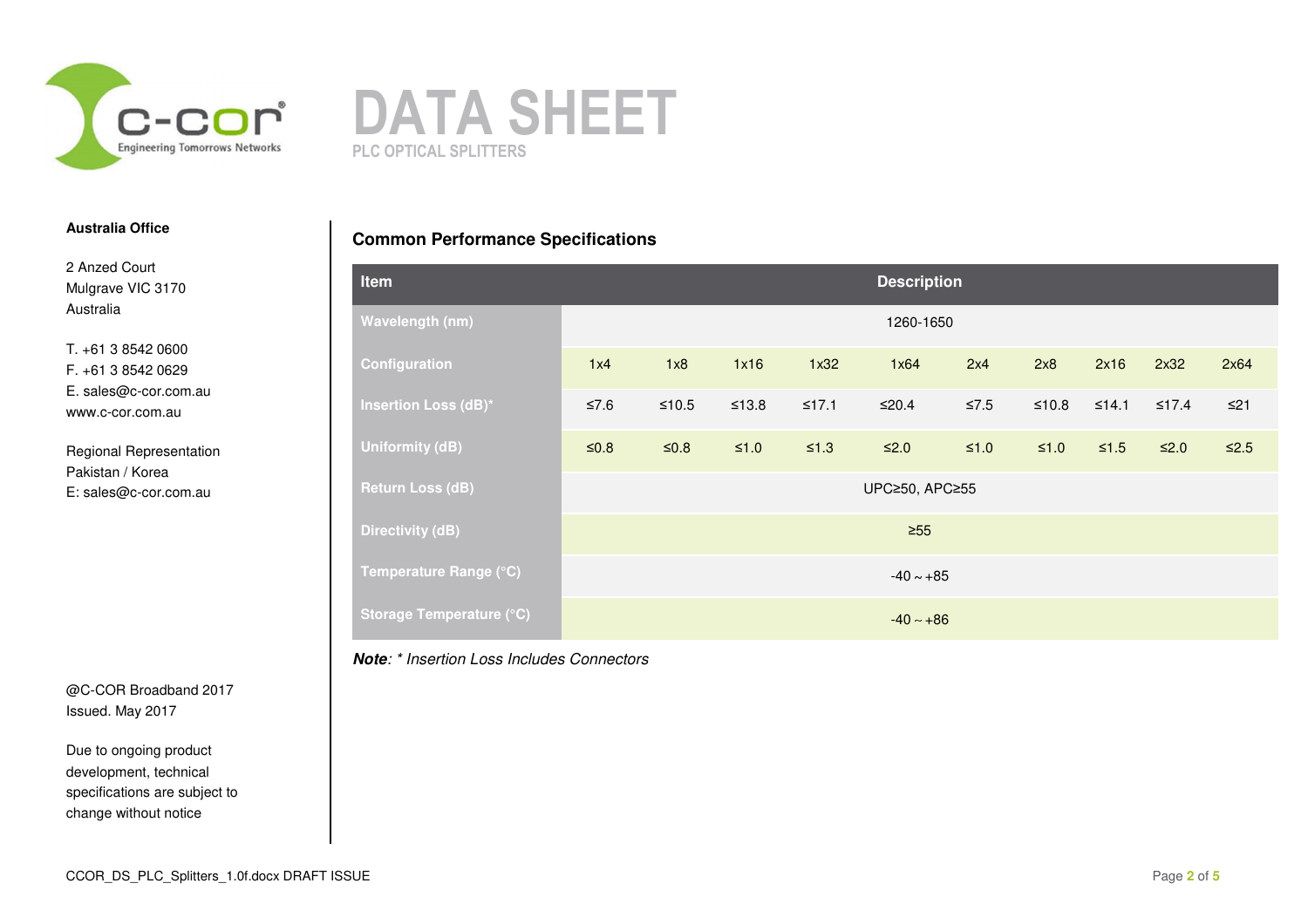



2 Anzed Court Mulgrave VIC 3170 Australia

T. +61 3 8542 0600 F. +61 3 8542 0629 E. sales@c-cor.com.au www.c-cor.com.au

Regional Representation Pakistan / Korea E: sales@c-cor.com.au

@C-COR Broadband 2017 Issued. May 2017

Due to ongoing product development, technical specifications are subject to change without notice

|  |  |  |  | <b>Individual Splitter Parameter Differences</b> |
|--|--|--|--|--------------------------------------------------|
|--|--|--|--|--------------------------------------------------|

| Item                              |           |            |            |             |            | <b>Description</b> |            |            |            |            |           |
|-----------------------------------|-----------|------------|------------|-------------|------------|--------------------|------------|------------|------------|------------|-----------|
| Configuration                     | 1x4       | 1x8        | 1x16       | 1x32        | 1x64       | 2x4                | 2x8        |            | 2x16       | 2x32       | 2x64      |
| <b>Splice/ Bare Tube Splitter</b> |           |            |            |             |            |                    |            |            |            |            |           |
| PDL (dB)                          | $≤0.18$   | $≤0.19$    | $≤0.16$    | $≤0.2$      | ≤0.17      | ≤0.14              | $≤0.17$    | $≤0.19$    | $≤0.14$    |            | ≤0.16     |
| Size(HxWxL) (mm)                  |           | 4x4x50     |            | 4x7x50      | x12x60     | 4x4x50             |            | 4x7x50     |            | 4x12x60    |           |
| <b>Flange/ Cassette Splitter</b>  |           |            |            |             |            |                    |            |            |            |            |           |
| PDL (dB)                          | $≤0.19$   | $≤0.18$    | $≤0.2$     | <b>NA</b>   | <b>NA</b>  | $≤0.18$            | $≤0.14$    | $≤0.2$     | <b>NA</b>  |            | <b>NA</b> |
| Size(HxWxL) (mm)                  |           | 25x130x100 | 50x130x100 | <b>NA</b>   | <b>NA</b>  | 25x130x100         |            | 50x130x100 | <b>NA</b>  | <b>NA</b>  |           |
| <b>Flat Box/ Module</b>           |           |            |            |             |            |                    |            |            |            |            |           |
| $PDL$ (dB)                        | $≤0.2$    | $≤0.2$     | $≤0.19$    | $≤0.18$     | $≤0.17$    | $≤0.2$             | $≤0.18$    | $≤0.17$    | $≤0.16$    | $≤0.19$    |           |
| Size(HxWxL) (mm)                  | 10x80x100 |            |            | 18x80x120   | 18x115x141 | 10x80x100          |            |            | 18x80x120  | 18x115x141 |           |
| <b>ODF Splice Tray Splitters</b>  |           |            |            |             |            |                    |            |            |            |            |           |
| PDL(dB)                           | $≤0.2$    | $≤0.18$    | $≤0.19$    | $\leq 0.2$  | <b>NA</b>  | $≤0.2$             | $≤0.19$    | $≤0.18$    | $≤0.16$    | <b>NA</b>  |           |
| Size(HxWxL)(mm)                   |           | 25x200x300 |            | 50x200x300  | <b>NA</b>  |                    | 25x200x300 |            | 50x200x300 | <b>NA</b>  |           |
| <b>Rack Mount Splitters</b>       |           |            |            |             |            |                    |            |            |            |            |           |
| PDL(dB)                           | $≤0.2$    | ≤0.19      | $≤0.18$    | $\leq 0.15$ | <b>NA</b>  | $≤0.2$             | $≤0.2$     | ≤0.19      | $≤0.18$    | <b>NA</b>  |           |
| Size(HxWxL)(mm)                   |           |            | 45x205x483 |             | <b>NA</b>  |                    |            | 45x205x483 |            | <b>NA</b>  |           |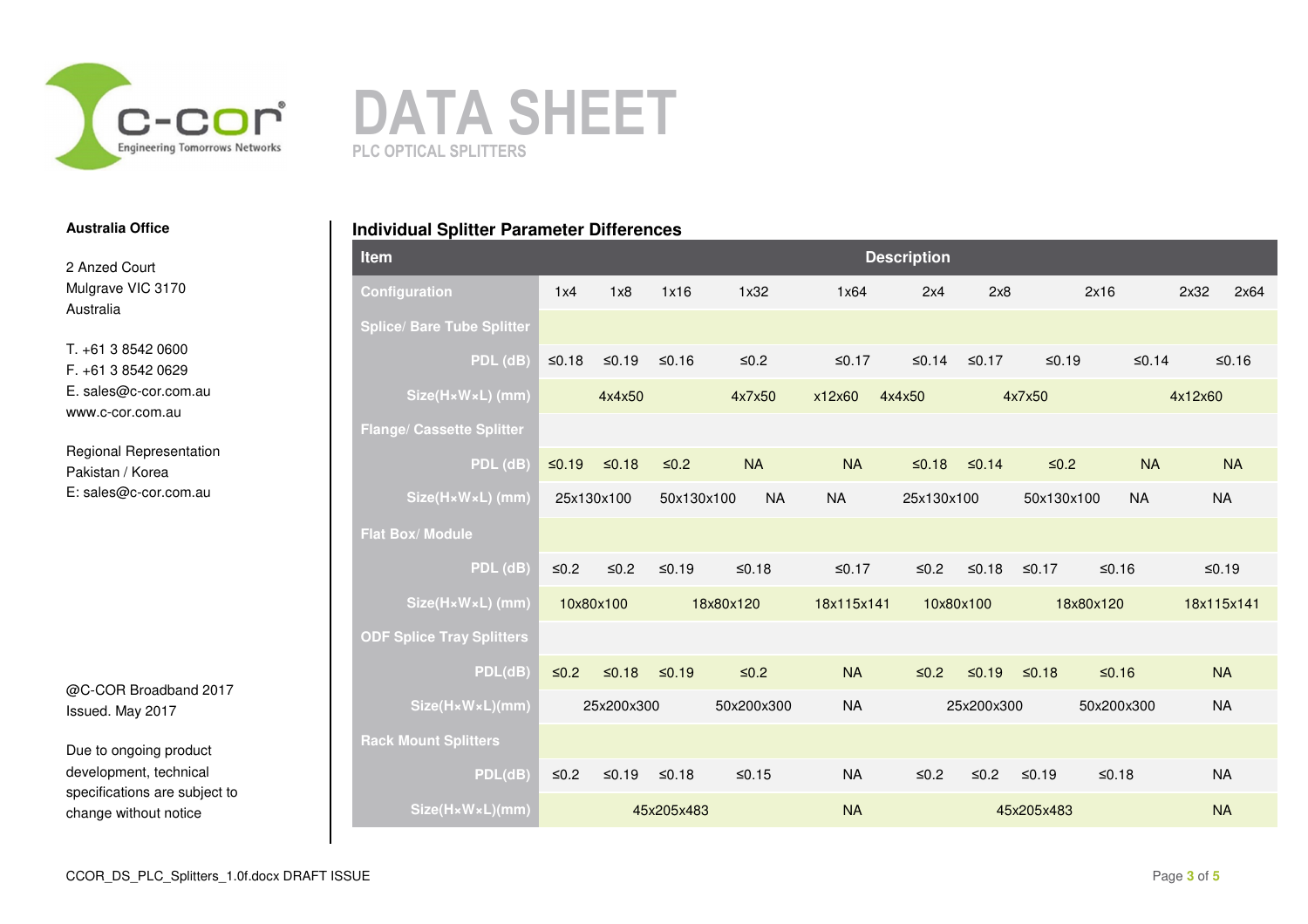

2 Anzed Court Mulgrave VIC 3170 Australia

T. +61 3 8542 0600 F. +61 3 8542 0629 E. sales@c-cor.com.au www.c-cor.com.au

Regional Representation Pakistan / Korea E: sales@c-cor.com.au

@C-COR Broadband 2017 Issued. May 2017

Due to ongoing product development, technical specifications are subject to change without notice



# **Ordering Information**

C-COR Part Number: ABC.x.①.②.③.④

| Code                          | Value                   | <b>Description</b>          |
|-------------------------------|-------------------------|-----------------------------|
| $P/N$ Prefix $\overline{(x)}$ | ABC.v                   | Splice Tube                 |
|                               | ABC.w                   | Flange/ Cassette            |
|                               | ABC.x                   | Flat Box/ Module            |
|                               | ABC.y                   | <b>ODF Splice Tray</b>      |
|                               | ABC.z                   | <b>Rack Mount</b>           |
| 1 Splitter Configuration      | 1                       | 1x4                         |
|                               | 2                       | 1x8                         |
|                               | 3                       | 1x16                        |
|                               | 4                       | 1x32                        |
|                               | 5                       | 1x64                        |
|                               | 6                       | 2x4                         |
|                               | $\overline{7}$          | 2x8                         |
|                               | 8                       | 2x16                        |
|                               | 9                       | 2x32                        |
|                               | A                       | 2x64                        |
| 2 Jacket Type                 | 1                       | 900um, Tight Buffered       |
|                               | 2                       | 2mm, Tight Buffered         |
| 3 Fibre Configuration         | $\mathbf{1}$            | <b>Single Mode Pigtails</b> |
|                               | 2                       | Single Mode Ribbon Fibre    |
| 4 Optical Connector           | $\mathbf{1}$            | SC/APC                      |
|                               | $\overline{\mathbf{c}}$ | SC/UPC                      |
|                               | 3                       | LC/APC                      |
|                               | 4                       | LC/UPC                      |
|                               | $\pmb{0}$               | No Connectors               |
|                               |                         |                             |